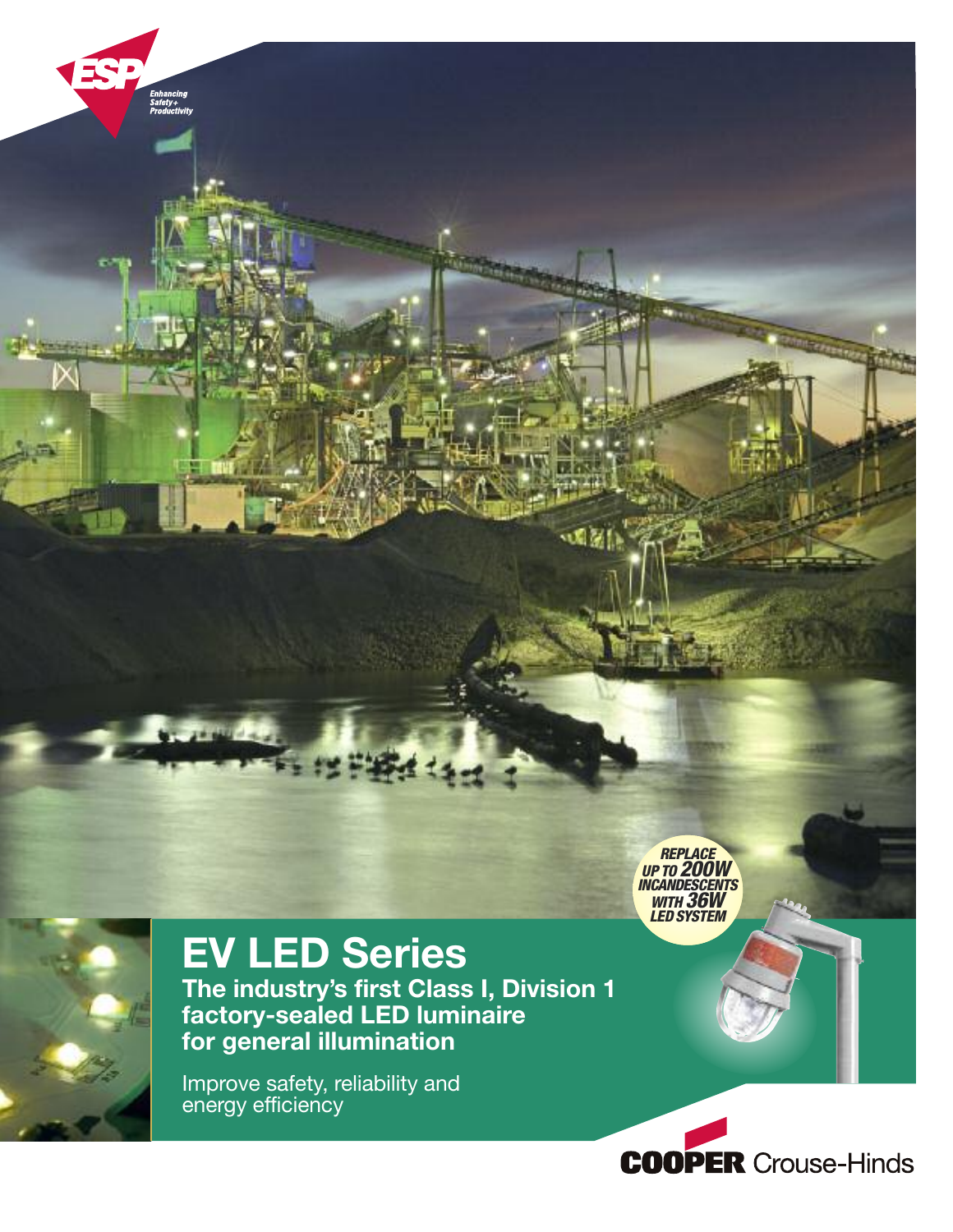# **High-performance, high-brightness EV LED luminaire – brilliantly combining safety, reliability and energy efficiency.**



The world's most demanding environments need smart new lighting ideas and innovative approaches to enhancing safety. You need lighting that cuts the overall cost of ownership. Lighting that improves energy efficiency and lives up to ever-escalating environmental standards.

You need all of this innovation from a single source. It could only be: Cooper Crouse-Hinds®.

#### **Introducing ESP solutions.**

For more than 100 years, Cooper Crouse-Hinds has exceeded customer expectations when it comes to new ideas and technological advancements. Today, as the electrical industry's global leader for hazardous environments, we continue to reach beyond the expected – especially with our commitment to **ESP (Enhancing Safety & Productivity)**.

The problem that never happens. That's the goal behind ESP – smarter, more powerful solutions enhancing safety and productivity in your world. You see, making danger obsolete is what drives the innovative minds at Cooper Crouse-Hinds. ESP is all about anticipating customer needs while staying in tune with what's important to you. By providing innovative solutions for enhancing safety and productivity, we're helping you do more with less.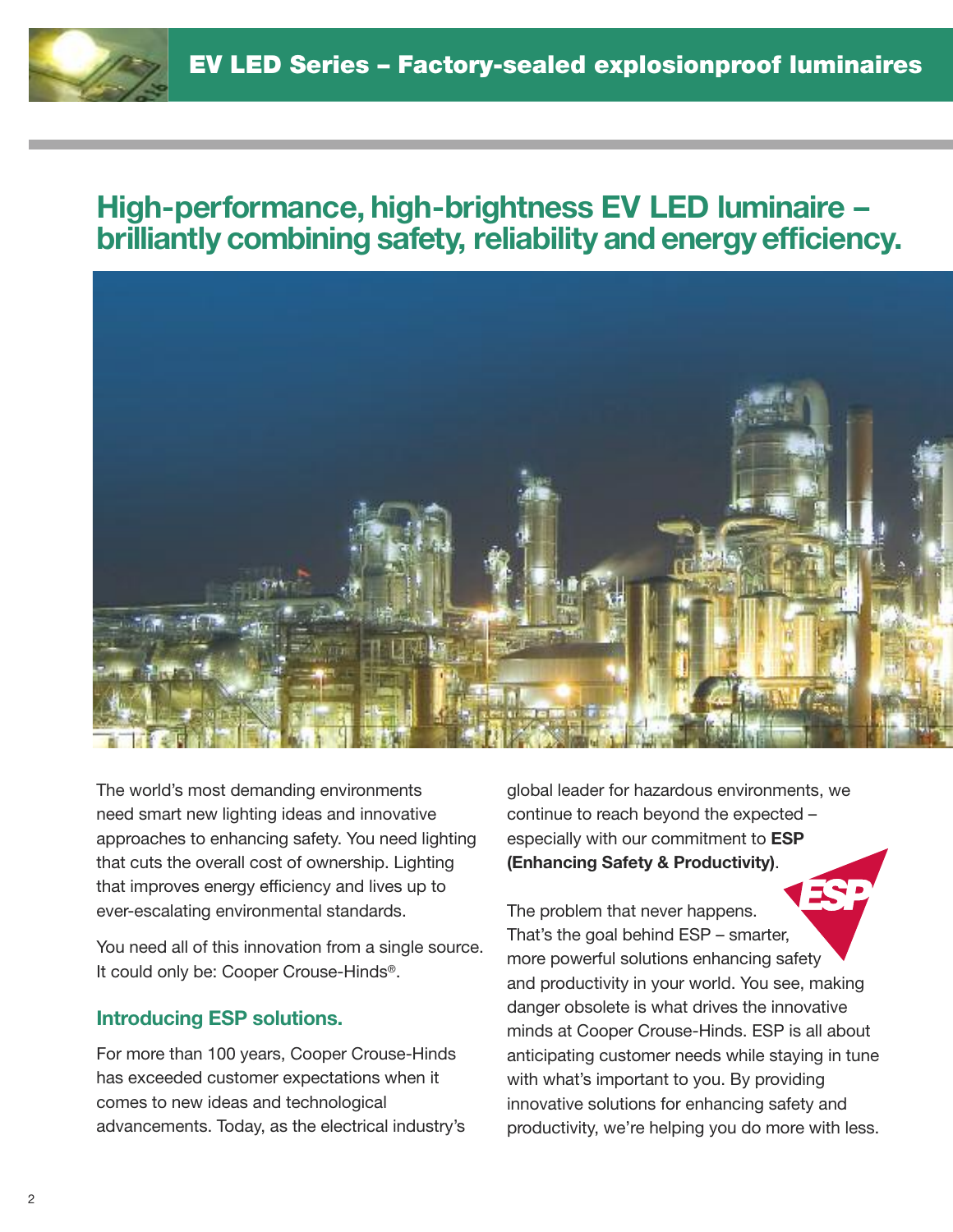



# **Time to look at LEDs in a whole new light.**

Dramatic advances in LED (Light Emitting Diode) technology have broadened the applicability of this type of illumination, creating an exciting new option for hazardous, industrial and other highly demanding locations. Compared to traditional incandescent or compact fluorescent

technologies, LED light sources can deliver longer life, enhanced energy efficiency, greater ecofriendliness, lowered maintenance demands and equal or better quality of light.

Today, bright-white LEDs have more than tripled their light output as compared with just a few years ago. That and other ongoing



performance improvements are helping LEDs gain wider acceptance in hazardous, industrial, commercial and municipal applications.

Cooper Crouse-Hinds' development of products like the EV LED Series explosionproof luminaire provides LED technology for applications in the world's most challenging environments.



# **Application 1**

**You operate a sprawling petrochemical plant, where 24/7, bright lighting is required in a number of highly flammable areas.**

# **Old Way:**

**Conventional 200-watt incandescent lighting is used, requiring frequent change-out of burned-out lamps, resulting in high maintenance costs, high replacement costs and ongoing safety concerns.**

# **New Way:**

**Install the Cooper Crouse-Hinds 36-watt EV LED System and benefit from as much as 60,000 hours of reliable bright white light, without the heat of incandescent lamps.**

# **Benefit:**

**Cost and time savings through greatly reduced frequency of luminaire replacement; enhanced safety through cooler operation; greater energy efficiency without sacrificing brightness.**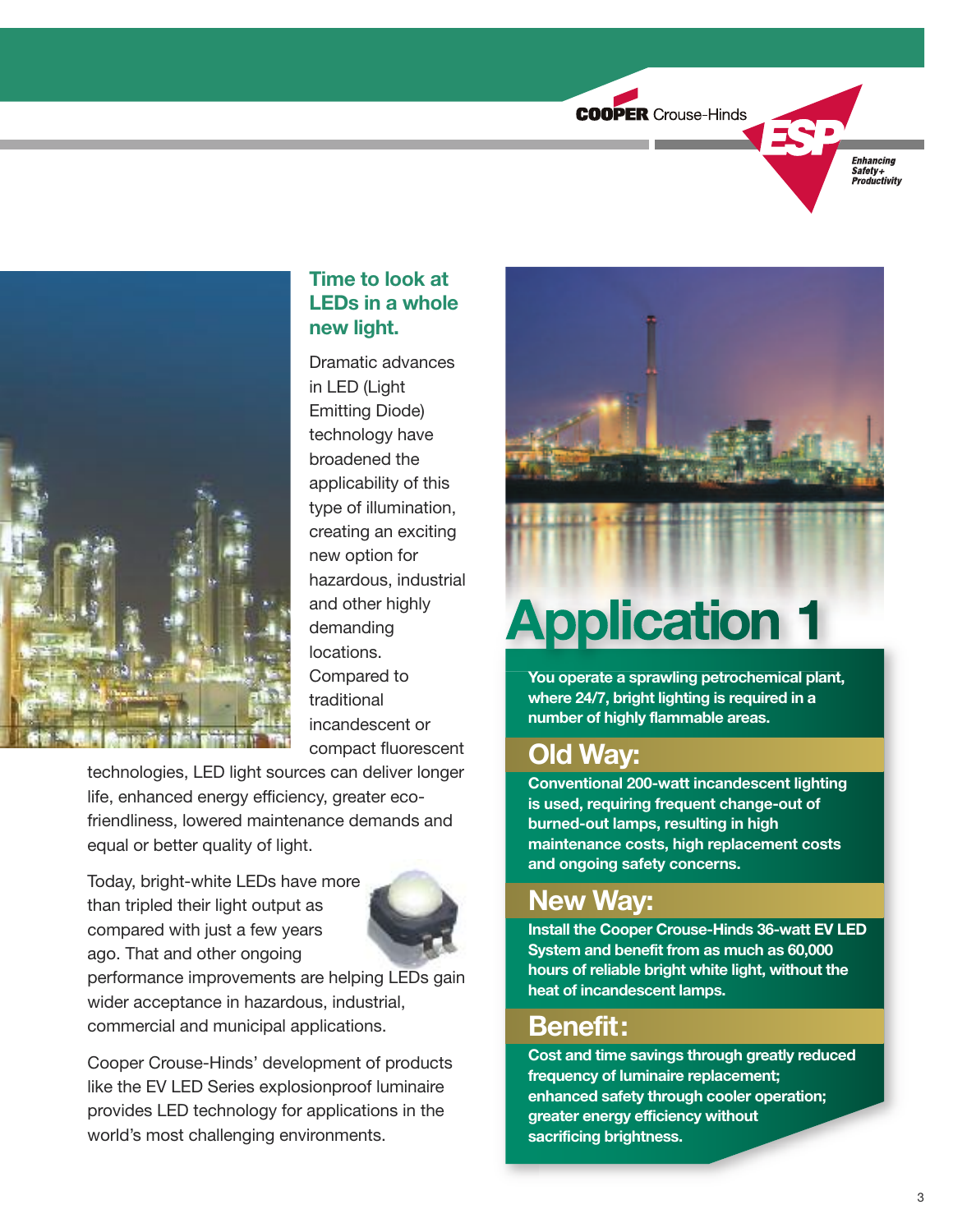# **EV LED offers new solutions for old challenges.**



## **The EV LED Series is a perfect example of Cooper Crouse-Hinds innovation.**

It is the first bright white LED Class I, Division 1 luminaire for general illumination. It is built to



perform effectively and economically in areas that may be difficult to service, expensive to shut down, or any location requiring an increased degree of safety.

Engineered for high reliability and performance. An integral aluminum

extrusion provides safe and effective heat transfer from both the LED and the driver to the outside environment. High-performance LEDs, a solidstate electronic driver and internal optic provide light where you need it at a fraction of the operating cost of incandescent technologies.

The results include improved system performance, superior lumens per watt and significant lifetime cost savings. Compared with conventional lighting, the EV LED luminaire consumes up to 80% less energy and typically lasts as long as 60,000 hours or more.

# **EV LED Benefits**

#### **Enhance safety and productivity**

- Instant illumination and restrike
- Better visibility with crisp white light
- Cold temperature operation / no warmup required
- "No lights-out" feature if a single LED fails, circuit provides enough useable light to remaining LEDs

## **Reduce operation and labor costs**

- Easy installation fixture threads onto mounting module
- T6 temperature rating safely operate in the most hazardous environments
- Energy efficient <40 watts
- Up to 60,000 hours rated life eliminates need for frequent lamp replacement

## **Reliable performance in any environment**

- Maintains 70% lumen output through luminaire life
- Durable, vibration-resistant
- Ambient suitability for -30º to 55ºC
- Factory sealed, no external seals required
- Type 4X, marine outdoor locations, IP66 rated
- Compact size (ceiling mount 13-1/4")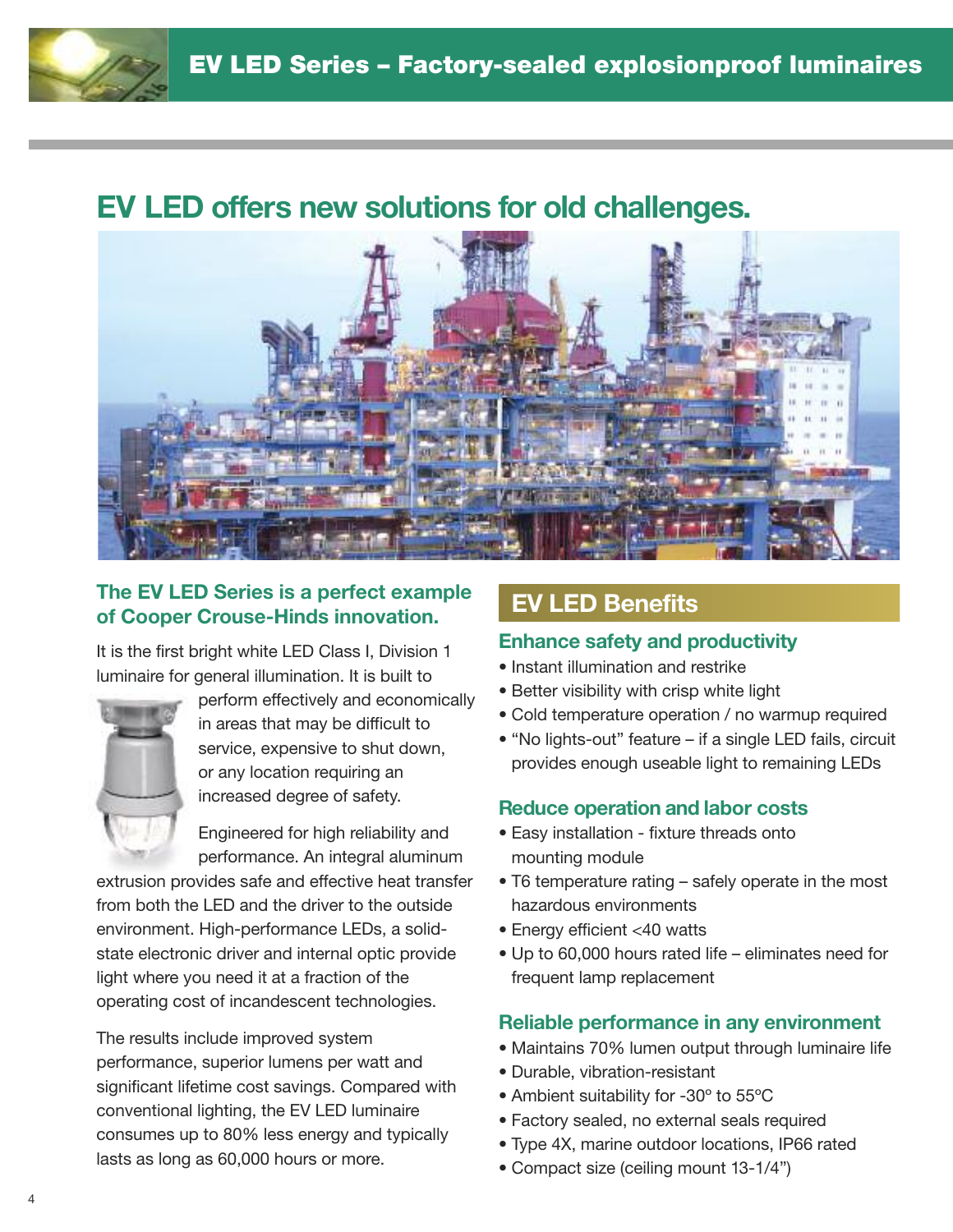**COOPER** Crouse-Hinds

**Enhancing** Safety+<br>Productivity

### **Bright and white and "green" all over**

- Low energy consumption (less than 40W)
- Contains no mercury or other hazardous substances
- Replace up to 200W incandescents with 36W LED system

# **Certifications & Compliances**

#### **NEC & CEC**

- Class I, Div. 1, Groups C, D
- T6 temperature rating at 55°C
- Class I, Zone 1 & 2, Groups IIB
- Class II, Groups E, F, G
- Marine and wet locations, Type 4X, IP66
- UL Listed
- cUL Listed (certified by UL to CSA standards)

#### **NEC**

• Class III, simultaneous presence

#### **UL Standards**

- 844 electric fixture hangers for hazardous locations
- 1598 luminaire
- 1598A luminaire for installation on marine vessels

#### **CSA Standards**

• C22.2 No. 137

# **Applications**

- Type 4X, marine, wet locations and hose-down environments
- Locations requiring consistent light levels in extreme ambient temperatures
- Areas requiring frequent on-and-off of lights
- Where flammable vapors, gases, ignitable dusts, fibers or flyings are present; indoors or outdoors
- Where extremely corrosive, wet, dusty, hot and/or cold conditions exist
- Manufacturing plants; heavy industrial, chemical, petrochemical or pharmaceutical facilities; platforms; loading docks; tunnels

# **Standard Materials**

- Body, mounting modules and guard
- copper-free aluminum with Corro-free™ epoxy powder coat
- Globe heat and impact-resistant glass
- Gaskets silicone
- External hardware stainless steel

# **Electrical Ratings**

- 120V to 277VAC
- 50/60 Hz
- 36 watts
- 0.5 amps at 120V
- 0.2 amps at 277VAC
- Power factor > 0.92

# **LED System**

- 24 Light Emitting Diodes (LED)
- Lumileds™ Luxeon® Rebel
- $\bullet$  CRI  $>$  75
- CCT 4100
- Ambient suitability -30°C to 55°C
- 70% Lumen maintenance at 60K hours
- 115°C junction temperature at 55°C ambient

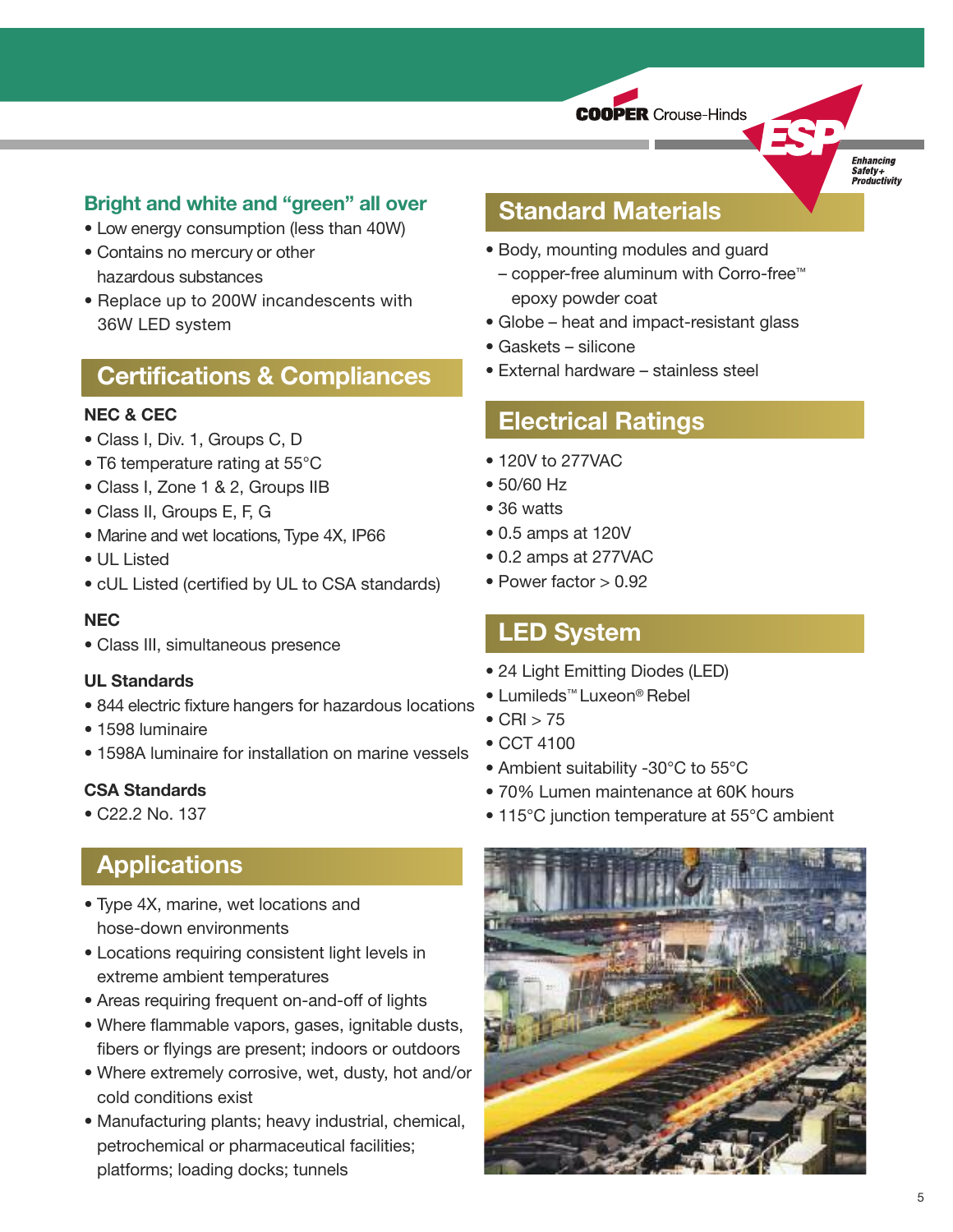## **EV LED with Internal Optic, Refracting Globe, Protective Grate – Lamp: 24 white LED**



| 3<br>$\mathbf{2}$ |                   | <b>RATIO OF</b><br><b>DISTANCE TO</b>    |
|-------------------|-------------------|------------------------------------------|
| 1                 |                   | <b>MOUNTING</b><br><b>HEIGHT</b>         |
| $\bf{0}$          |                   | Isofootcandle chart<br>shows illuminance |
| $-1$              |                   | in footcandles at<br>ground level.       |
| $-2$              |                   |                                          |
| -3<br>-3          | $-2$<br>0<br>$-1$ | $\overline{A}$<br>$\overline{2}$<br>3    |

|                | <b>CANDELAS</b> |                |            | <b>ZONAL LUMENS</b> |
|----------------|-----------------|----------------|------------|---------------------|
| Vert. Angle    | <b>Front</b>    | <b>Side</b>    | Zone       | <b>Lumens</b>       |
| $\overline{0}$ | 444             | 444            | $0 - 10$   | 40                  |
| 5              | 405             | 422            | $10 - 20$  | 120                 |
| 15             | 409             | 413            | $20 - 30$  | 186                 |
| 25             | 391             | 416            | $30 - 40$  | 232                 |
| 35             | 368             | 415            | $40 - 50$  | 252                 |
| 45             | 317             | 322            | $50 - 60$  | 167                 |
| 55             | 185             | 207            | 60-70      | 92                  |
| 65             | 88              | 93             | 70-80      | 25                  |
| 75             | 20              | 20             | 80-90      | 11                  |
| 85             | 10              | 10             | $90 - 100$ | 10                  |
| 90             | 9               | 8              | 100-110    | 8                   |
| 95             | 9               | 8              | 110-120    | $\overline{7}$      |
| 105            | 9               | 8              | 120-130    | 5                   |
| 115            | 8               | 8              | 130-140    | $\overline{c}$      |
| 125            | 6               | 6              | 140-150    | 0                   |
| 135            | $\overline{c}$  | $\overline{2}$ | 150-160    | 0                   |
| 145            | 0               | 0              | 160-170    | 0                   |
| 155            | $\overline{0}$  | $\overline{0}$ | 170-180    | 0                   |
| 165            | 0               | 0              |            |                     |
| 175            | 0               | 0              | Total      | 1158                |
| 180            | 0               | 0              |            |                     |

#### **TESTING CONDITIONS – PENDANT MOUNT**

**EVLED201**

**Electrical Values: 120.0VAC, 0.309A, 35.99W Luminaire Efficacy: 32.3 Lumens/Watt**

**Note:** This test was performed using the calibrated photodetector method of absolute photometry. Vertical test data was acquired in 1/2 degree increments.

#### **ISOFOOTCANDLE CHART**

#### **Footcandle Values for Isofootcandle Lines**

| Mtg.Hgt. | Α    | B    | C    | D    | E    | F    |
|----------|------|------|------|------|------|------|
| 10'      | 2.00 | 1.00 | 0.50 | 0.20 | 0.10 | 0.05 |
| 12'      | 1.39 | 0.69 | 0.35 | 0.14 | 0.07 | 0.03 |
| 16'      | 0.78 | 0.39 | 0.20 | 0.08 | 0.04 | 0.02 |
| 20'      | 0.50 | 0.25 | 0.13 | 0.05 | 0.03 | 0.01 |
| 25'      | 0.32 | 0.16 | 0.08 | 0.03 | 0.02 | 0.01 |
|          |      |      |      |      |      |      |

# **ABCDEF**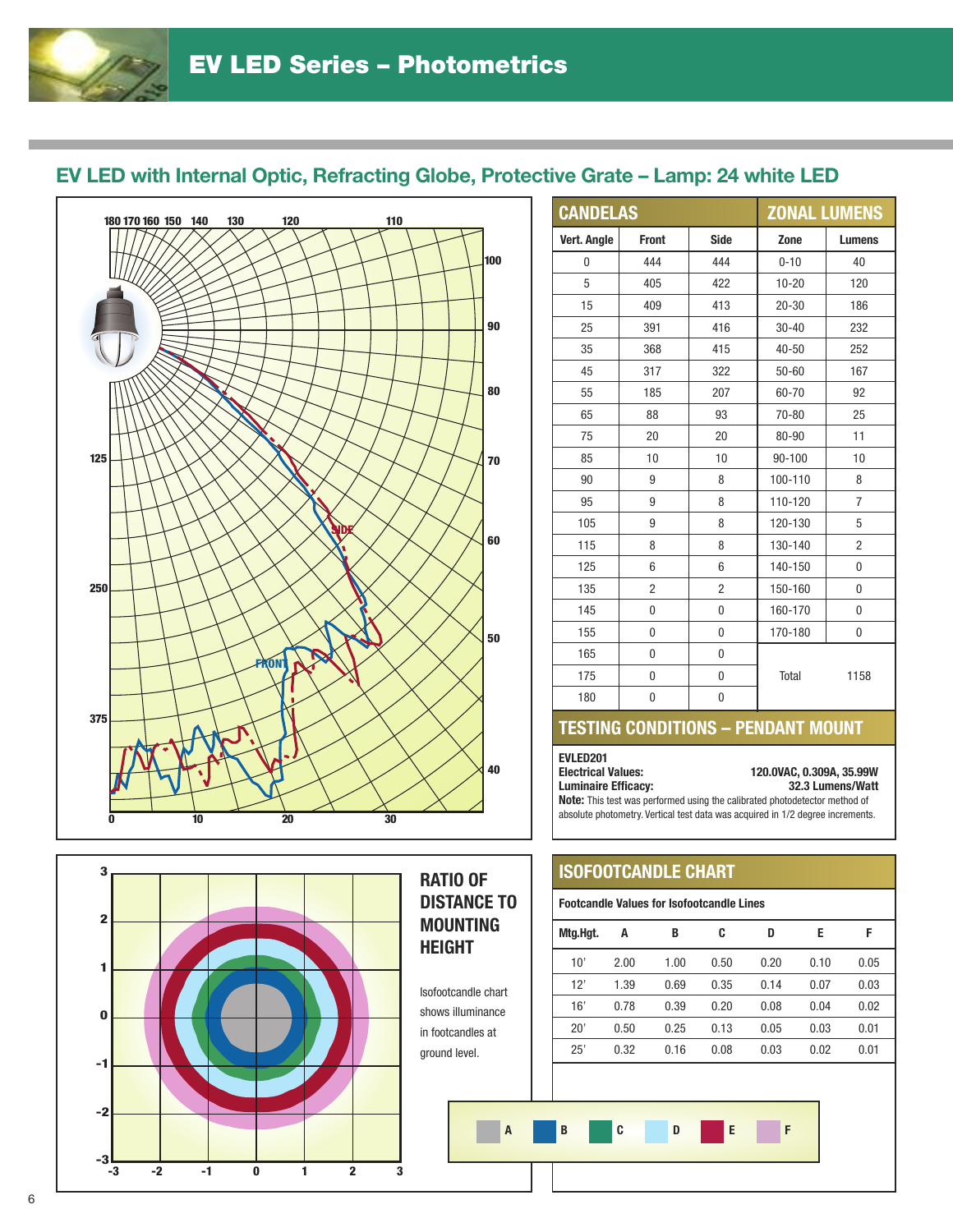**COOPER Crouse-Hinds** 

*Enhancing<br>Safety+<br>Productivity* 

## **EV LED Series Luminaires – Complete Unit**

| <b>Complete Units</b> | <b>Mounting Style</b>            | <b>Hub Size</b> | <b>Catalog Number</b> |
|-----------------------|----------------------------------|-----------------|-----------------------|
|                       | <b>Pendant</b>                   | 3/4"            | EVLEDA2201            |
|                       | <b>Mount</b>                     | 1"              | EVLEDA3201            |
|                       | Ceiling                          | 3/4"            | EVLEDCX2201           |
|                       | <b>Mount</b>                     | 1"              | EVLEDCX3201           |
|                       | Wall                             | 3/4"            | EVLEDBX2201           |
|                       | <b>Mount</b>                     | 1"              | EVLEDBX3201           |
|                       | <b>Bulkhead</b><br><b>Mount</b>  | 3/4"            | EVLEDBH2201           |
|                       | <b>Stanchion</b><br><b>Mount</b> | $1 - 1/4"$      | EVLEDJ4201            |

# **EV LED Series Luminaires – Components**

A complete luminaire consists of: 1. LED luminaire body and globe assembly 2. Mounting module

#### **1. LED luminaire body and globe assembly:**

| Component 1 | Tvpe                                                          | <b>Catalog Number</b> |
|-------------|---------------------------------------------------------------|-----------------------|
|             | Luminaire with<br><b>Guard Less</b><br><b>Mounting Module</b> | FVI FD <sub>201</sub> |

#### **2. Mounting Module:**

| <b>Component 2</b>     | <b>Conduit</b> | <b>Catalog Number</b> |
|------------------------|----------------|-----------------------|
| <b>Pendant</b>         | 3/4"           | EVMP <sub>2</sub>     |
| <b>Mount</b>           | $-1, 33$       | EVMP3                 |
| Ceiling &              | 3/4"           | <b>EV22</b>           |
| <b>Wall Mount</b>      | -1 33          | <b>EV33</b>           |
| Wall                   | 3/4"           | EV22 & EV87           |
| <b>Bracket Arm</b>     | $-1, 33$       | EV33 & EV87           |
| <b>Stanchion Mount</b> | $1 - 1/4"$     | EVMJ4                 |
| <b>Bulkhead Mount</b>  | 3/4"           | EVIJ <sub>2</sub>     |

## **Family Tree:**

**Stanchion** EVMJ4 1-1/4" HUB4





**Ceiling**



**Pendant** EVMP2 3/4" HUB4

> **EVLED201 Housing and Globe Assembly with Guard**

**Wall**

ö

EV22 & EV87 3/4" HUB4 EV33 & EV87 1" HUB4



| <b>Net Weight (lbs.)</b>     |             |
|------------------------------|-------------|
| <b>EV LED with Guard</b>     | 11 $\ln$ s. |
| <b>Add Mounting Modules:</b> |             |
| <b>Pendant</b>               | $1.0$ lbs.  |
| Ceiling                      | $2.0$ lbs.  |
| Wall                         | $4.5$ lbs.  |
| <b>Bulkhead</b>              | $2.2$ lbs.  |
| <b>Stanchion</b>             | $2.5$ lbs.  |

**25°**

**Bulkhead** EVU 3/4" HUB4